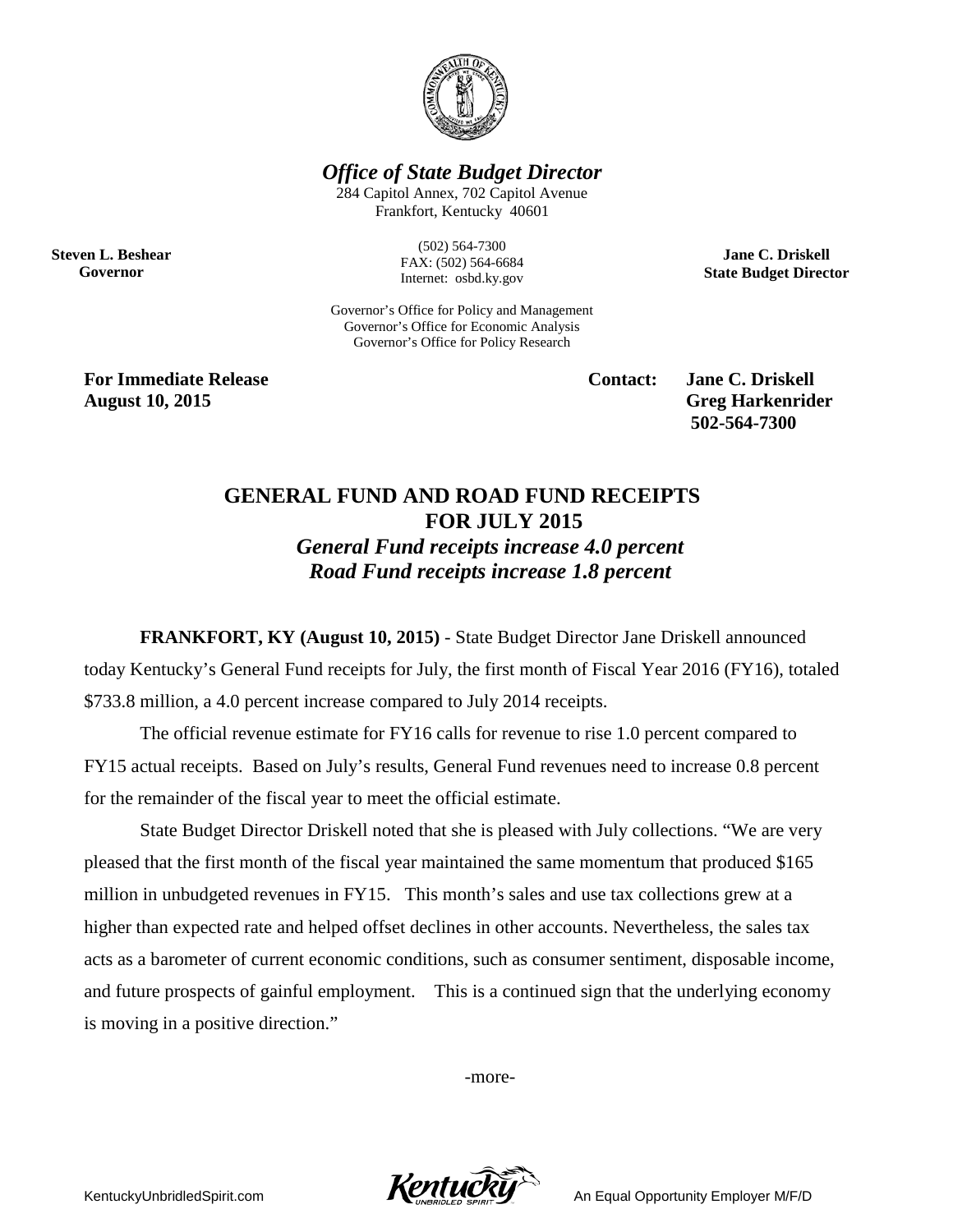Among the major accounts:

- Individual income tax receipts rose 1.1 percent.
- Sales tax revenues grew 8.6 percent.
- Corporation income tax collections rose 48.2 percent.
- Cigarette tax collections rose 10.6 percent.
- Property tax receipts fell 16.8 percent.
- Coal severance tax revenues declined 12.2 percent.
- Lottery revenues increased 3.0 percent.

Driskell also announced that Road Fund revenues for July totaled \$127.6 million, an increase of 1.8 percent compared to last July. Driskell noted that the modest growth in receipts was expected. "A timing issue helped bump up motor vehicle usage tax receipts while motor fuels tax collections declined at the pace we expected."

The official Road Fund revenue estimate for FY16 calls for revenue to increase 2.1 percent compared to FY15 actual receipts. Based on the first month's receipts, revenues must increase 2.1 percent for the rest of the fiscal year to meet budgeted levels.

Among the major Road Fund categories:

- Motor fuels tax receipts fell 13.2 percent.
- Motor vehicle usage tax increased 25.3 percent.
- License and privilege taxes grew 11.2 percent.

The Consensus Forecasting Group will meet later this month to begin the process of establishing revenue estimates for the next biennium.

-30-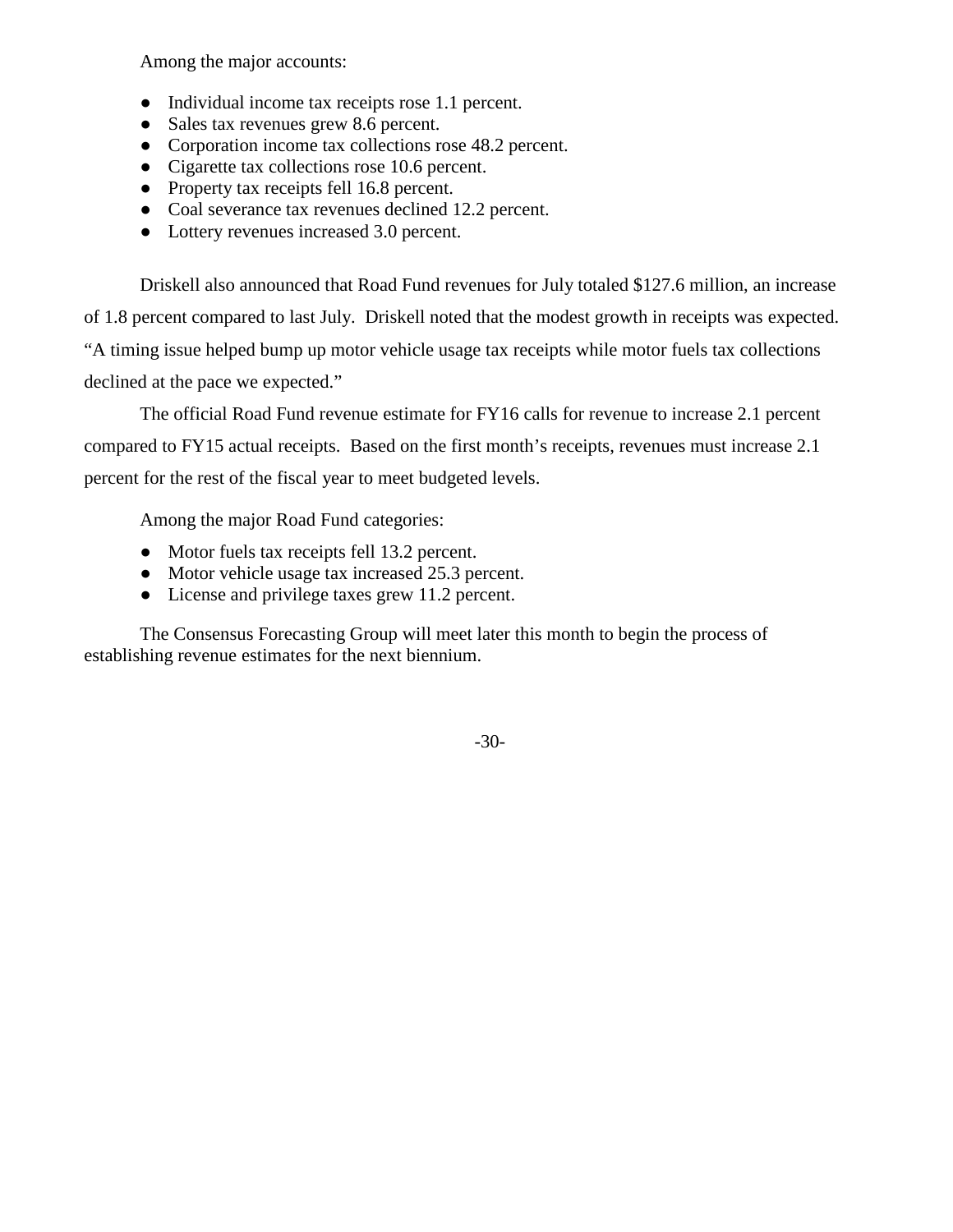## KENTUCKY STATE GOVERNMENT REVENUE 1. GENERAL FUND REVENUE

|                                                         |                        | <b>JULY</b>          |               |
|---------------------------------------------------------|------------------------|----------------------|---------------|
|                                                         | 2015                   | <u>2014</u>          | % Change      |
| <b>TOTAL GENERAL FUND</b>                               | \$733,782,677          | \$705,891,846        | 4.0%          |
| Tax Receipts                                            | \$703,883,160          | \$669,090,061        | 5.2%          |
| Sales and Gross Receipts                                | \$350,771,527          | \$321,379,641        | 9.1%          |
| <b>Beer Consumption</b>                                 | 721,581                | 549,838              | 31.2%         |
| <b>Beer Wholesale</b>                                   | 6,959,578              | 5,395,651            | 29.0%         |
| Cigarette                                               | 21,639,927             | 19,563,766           | 10.6%         |
| <b>Distilled Spirits Case Sales</b>                     | 13,532                 | 12,189               | 11.0%         |
| <b>Distilled Spirits Consumption</b>                    | 1,278,117<br>3,771,460 | 1,163,024            | 9.9%<br>15.2% |
| <b>Distilled Spirits Wholesale</b><br>Insurance Premium | 5,382                  | 3,274,379<br>163,591 | $-96.7%$      |
| Pari-Mutuel                                             | 227,825                | 194,703              | 17.0%         |
| Race Track Admission                                    | 111,140                | 0                    |               |
| Sales and Use                                           | 306,895,227            | 282,464,875          | 8.6%          |
| Wine Consumption                                        | 258,479                | 264,565              | $-2.3%$       |
| Wine Wholesale                                          | 1,480,469              | 1,316,080            | 12.5%         |
| <b>Telecommunications Tax</b>                           | 5,565,058              | 5,294,120            | 5.1%          |
| <b>Other Tobacco Products</b>                           | 1,839,236              | 1,722,536            | 6.8%          |
| Floor Stock Tax                                         | 4,516                  | 324                  | 1294.4%       |
| License and Privilege                                   | \$26,833,929           | \$28,813,915         | $-6.9%$       |
| Alc. Bev. License Suspension                            | 23,350                 | 16,800               | 39.0%         |
| Coal Severance                                          | 13,086,176             | 14,898,455           | $-12.2%$      |
| <b>Corporation License</b>                              | 10,334                 | 22,489               | $-54.1%$      |
| Corporation Organization                                | 0                      | 4,510                | $-100.0%$     |
| <b>Occupational Licenses</b>                            | 32,190                 | 32,992               | $-2.4%$       |
| Oil Production                                          | 644,943                | 804,814              | $-19.9%$      |
| Race Track License                                      | 132,500                | 0                    |               |
| <b>Bank Franchise Tax</b>                               | 139,892                | 40,497               | 245.4%        |
| <b>Driver License Fees</b>                              | 60,981                 | 76,781               | $-20.6%$      |
| <b>Minerals Severance</b>                               | 2,187,795              | 1,496,519            | 46.2%         |
| <b>Natural Gas Severance</b>                            | 745,261                | 1,471,636            | $-49.4%$      |
| <b>Limited Liability Entity</b>                         | 9,770,507              | 9,948,423            | $-1.8%$       |
| Income                                                  | \$310,842,239          | \$301,914,506        | 3.0%          |
| Corporation                                             | 17,641,061             | 11,901,513           | 48.2%         |
| Individual                                              | 293,201,177            | 290,012,993          | 1.1%          |
| Property                                                | \$7,992,473            | \$9,607,524          | $-16.8%$      |
| <b>Building &amp; Loan Association</b>                  |                        | (498, 150)           |               |
| General - Real                                          | (46, 792)              | (91, 198)            |               |
| General - Tangible                                      | 9,495,313              | 8,393,041            | 13.1%         |
| Omitted & Delinquent                                    | (4,503,886)            | (2,629,930)          |               |
| <b>Public Service</b>                                   | 3,047,838              | 4,433,604            | $-31.3%$      |
| Other                                                   | 0                      | 156                  | $-100.0\%$    |
| Inheritance Tax                                         | \$5,577,676            | \$6,418,168          | $-13.1%$      |
| Miscellaneous                                           | 1,865,316              | 956,307              | 95.1%         |
| <b>Legal Process</b>                                    | 1,081,091              | 952,403              | 13.5%         |
| T. V. A. In Lieu Payments                               | 784,225                | 0                    |               |
| Other                                                   | 0                      | 3,904                | $-100.0%$     |
| Nontax Receipts                                         | \$29,670,112           | \$36,636,876         | $-19.0%$      |
| <b>Departmental Fees</b>                                | 925,792                | 1,291,300            | $-28.3%$      |
| PSC Assessment Fee                                      | 10,597,268             | 13,342,773           | $-20.6%$      |
| <b>Fines &amp; Forfeitures</b>                          | 1,958,270              | 1,971,325            | $-0.7%$       |
| Income on Investments                                   | (34, 276)              | (34, 282)            |               |
| Lottery                                                 | 17,000,000             | 16,500,000           | 3.0%          |
| Sale of NO <sub>x</sub> Credits                         | 0                      | 3,219                | $-100.0%$     |
| Miscellaneous                                           | (776, 942)             | 3,562,542            |               |
| Redeposit of State Funds                                | \$229,405              | \$164,909            | 39.1%         |